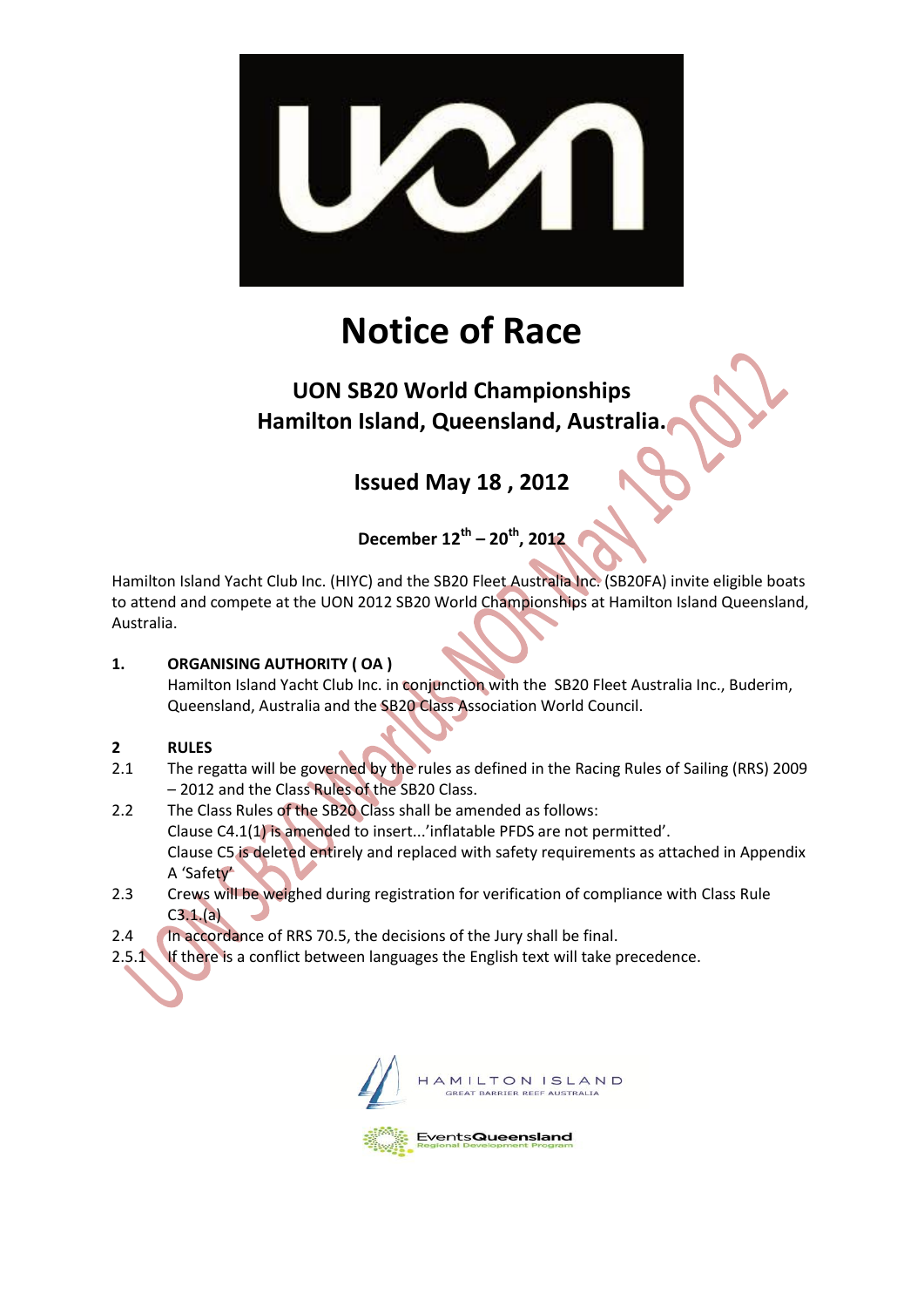#### **3. ADVERTISING**

- 3.1 Boats shall be required to display advertising on their hull/spars/sails/rigging as nominated by the OA in accordance with ISAF Advertising Code. Any required advertising material will be distributed upon registration.
- 3.2 Boats may be required to display bow identification numbers.
- 3.3 Boats should present with the forward 1800mm of their hull , free from any logo or decals. 3.4 The team members of the boats placed 1 , 2 and 3 at the end of each days racing shall be provided with 'Leaders Bibs' to wear. It is a requirement that these be worn. For the first day of the regatta these bibs shall be awarded the team who achieved the highest placing at the 2011 ZHIK SB20 World Championship.

#### **4. ELIGIBILITY AND ENTRY**

- 4.1 The Championship is open to registered boats of the SB20 Class which are in compliance with the Class Rules.
- 4.2 All competing crew members must be a valid current member of an SB20 Class Association or fleet affiliated with the SB20 World Council.
- 4.3 All Australian Crew Members shall hold a current Yachting Australia Silver Card.
- 4.4 Registration will take place In the Hamilton Island Yacht Club Registration Office on the dates stated in this Notice of Race. The following documents will be required:
	- a) Proof of current and valid insurance. All competing yachts must hold current and valid insurance with a Public Liability component of at least \$10 million AUD.
- 4.5 Entries may be made on the prescribed form and sending it together, with the entry fee to the address nominated therein. Entries will open July 1 , 2012 and must be received by 1700 hours December 1<sup>st</sup>, 2012. There will be no late entries.
- 4.6 Entries will not be confirmed until full payment is received and the relevant National Association or World Council has confirmed paid membership.
- 4.7 No classification requirements will apply under ISAF Regulation 22, Sailor classification code.





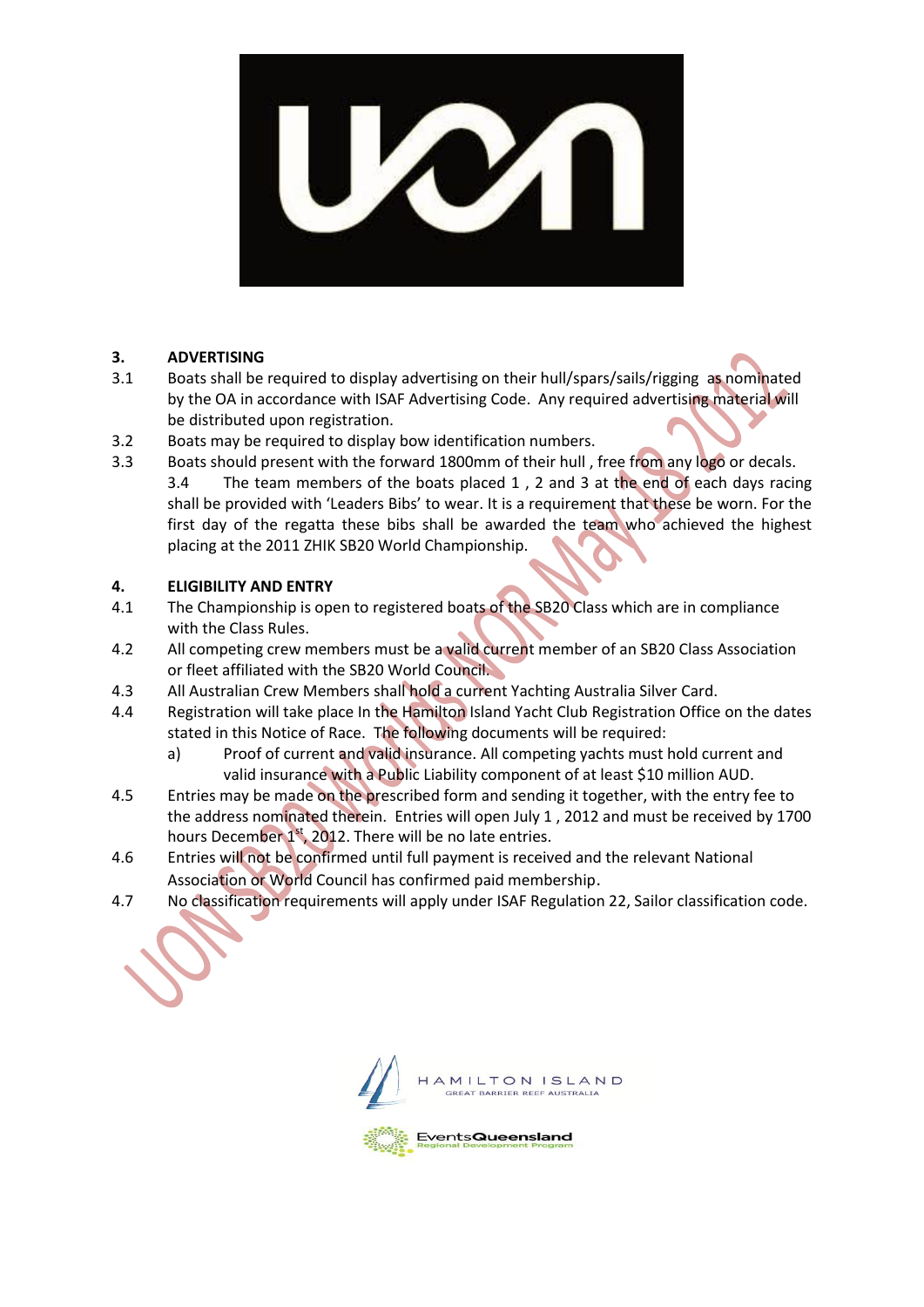

#### **5. FEES**

5.1 The Entry Fee shall be \$800.00 AUD per boat for 3 person teams and \$850.00 AUD per boat for 4 person teams. Entry fee includes the following :

- Berthing for your SB20 for the event
- Hardstand storage for your SB20/container pre and post the event
- Forklift and crane use at the event
- Tickets Food Content for entered sailing team members to Opening Party and Pool Party.
- Event Gift Pack
- 5.2 The SB20 Class levy is not included in the fees and will be collected upon registration by the SB20 class.
- 5.3 Cancellation of entry fees once made will not be permitted, however until the close of entries it is permitted that an entry fee paid may be transferred to another party.

#### **6. SCHEDULE**

#### 6.1 Race Schedule

| <b>EVENT</b>                          | <b>RACE</b>         | <b>DATE</b>                         | <b>WARNING SIGNAL</b> |
|---------------------------------------|---------------------|-------------------------------------|-----------------------|
| Registration at Hamilton Island Yacht |                     | Wednesday 12 <sup>th</sup> December | 0900 hrs - 1700 hrs   |
| Club                                  |                     | Thursday 13 <sup>th</sup> December  |                       |
| Race Day 1                            | Up to 3 races       | Friday 14 <sup>th</sup> December    | 1000 hrs              |
| Race Day 2                            | Up to 3 races       | Saturday 15 <sup>th</sup> December  | 1000 hrs              |
| Race Day 3                            | Up to 3 races       | Sunday 16 <sup>th</sup> December    | 1000 hrs              |
| Lay day                               | Resails if required | Monday 17 <sup>th</sup> December    | tba                   |
| Race Day 4                            | Up to 3 races       | Tuesday 18 <sup>th</sup> December   | 1000 hrs              |
| Race Day 5                            | Up to 3 races       | Wednesday 19 <sup>th</sup> December | 1000 hrs              |
| Race Day 6                            | Up to 3 races       | Thursday 20 <sup>th</sup> December  | 1000 hrs              |



**EventsQueensland**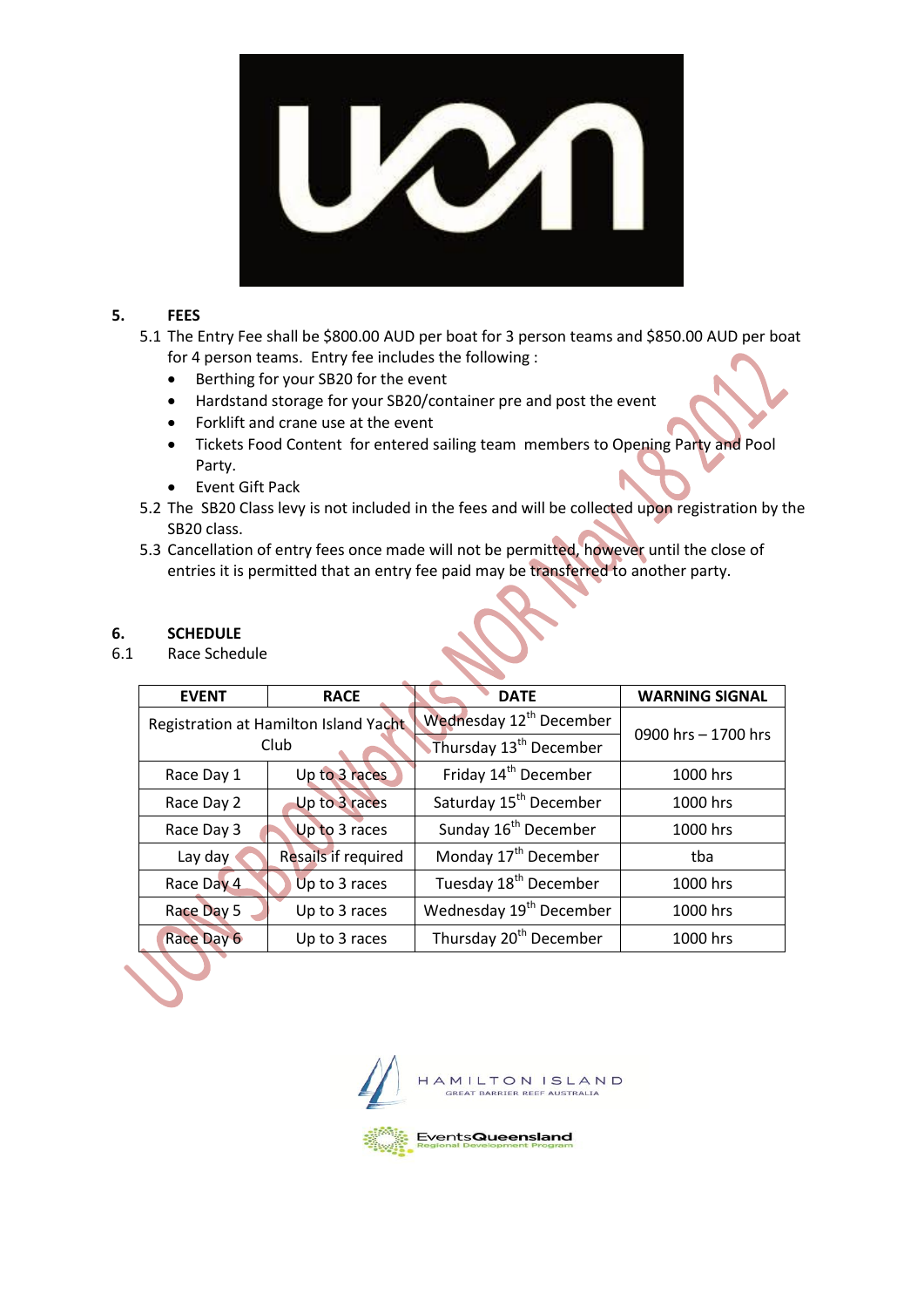- 6.2 The time for the last warning signal on any day shall be 1600 hours.
- 6.3 Social Schedule

| <b>EVENT</b>                  | <b>DATE</b>                         | <b>TIME</b>     |
|-------------------------------|-------------------------------------|-----------------|
| <b>Welcome Function</b>       | Wednesday 12 <sup>th</sup> December | <b>1900 hrs</b> |
| Pool Party                    | Sunday 16 <sup>th</sup> December    | 1830 hrs        |
| <b>Presentation of Prizes</b> | Thursday 20 <sup>th</sup> December  |                 |

6.4 A daily presentation and happy hour will be held each race day as soon as possible after boats return to the marina.

#### **7 CHAMPIONSHIP**

7.1 The Championship may consist on a Qualifying Series and a Final Series if the OA so decides depending on the number of entries. Otherwise all boats will race a Fleet Series. The sailing Instructions will describe the format. There shall be a maximum of 12 races.

#### **8 MEASUREMENT**

- 8.1 Each boat shall be available for weighing and inspection of equipment as per Class Rule C6. A schedule for this compliance check will be posted on 10<sup>th</sup> December, 2012.
- 8.2 Random audits of a boat, its equipment and compliance with paragraph 2 of this Notice of Race shall be conducted at any time during the regatta. Boats to be audited shall be identified by the Class Measurer at any time during registration or at the end of a day's racing and such boats shall be directed to a compliance dock.
- 8.3 Crew members shall present during registration for weighing for compliance with Class Rule C3. All crew members from a boat must present at the same time.

### **9 SAILING INSTRUCTIONS**

9.1 Sailing Instructions shall be available online from the event website from December  $10^{th}$ , 2012. A hard copy of the SI's will be issued to a competing yacht at registration.

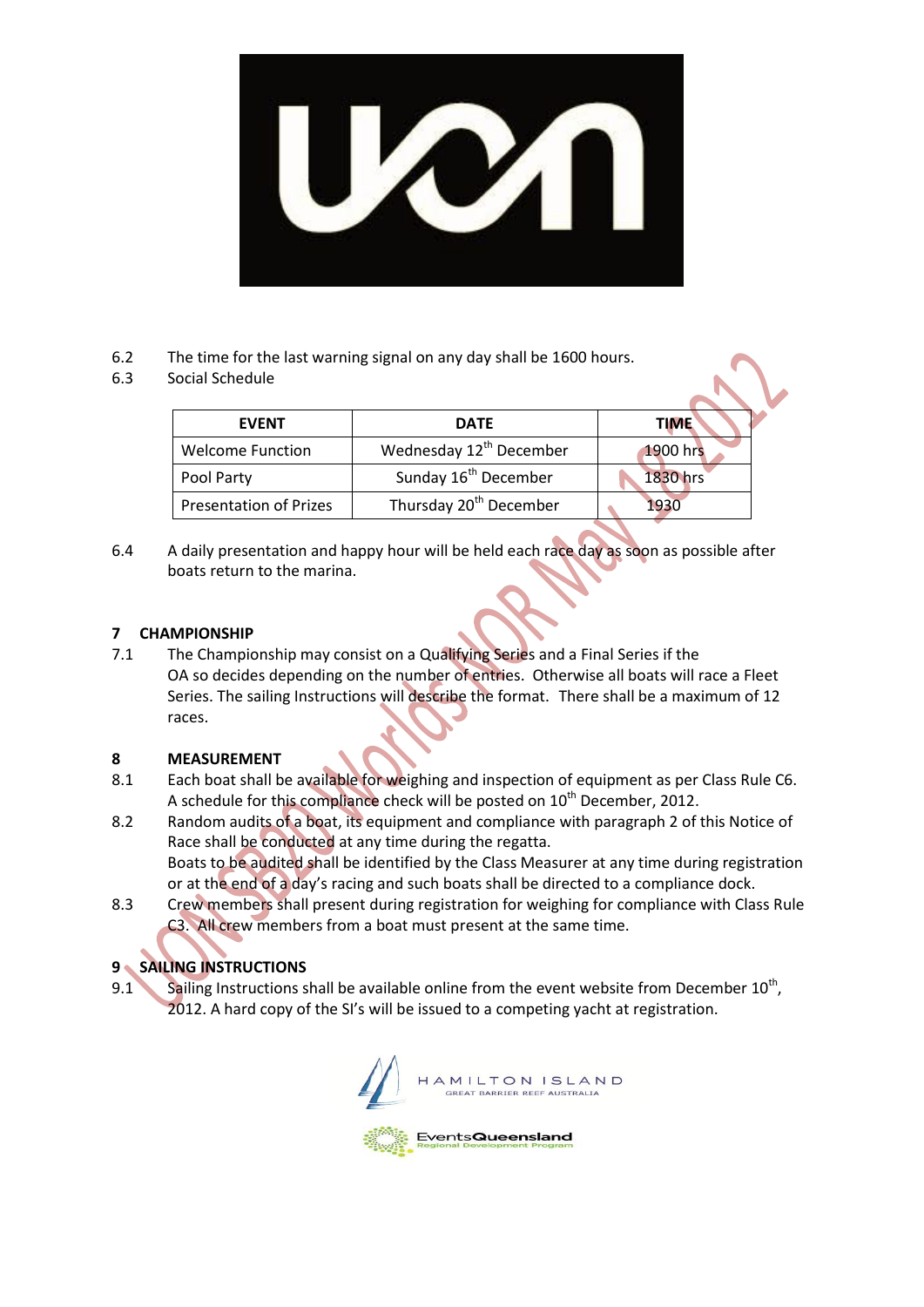#### **10 VENUE**

10.1 The venue for racing shall be the waters adjacent to Hamilton Island. Appendix B 'Course Areas' identifies the approximate course areas.

#### **11. COURSES**

11.1 The courses to be sailed will be windward/leeward as detailed in the Sailing Instructions.

#### **12. PENALTIES**

12.1 RRS 44.1, 2 is amended in that only one turn, including one tack and one gybe, is required except for infringements that occur within three boat lengths of a rounding mark.

#### **13 SCORING**

- 13.1 The Championship will be scored as provided in RRS Appendix A using the Low Point System. A total of 3 races are required to constitute a Championship.
- 13.2 If a Single Fleet series is conducted a boat's score shall be the sum of her race scores except that if 8 or more races are concluded, she may exclude her worst score. There shall be a maximum of 12 races.
- 13.3 If a Qualifying/Finals series is conducted then:
	- 13.3.1 Qualifying races The Qualifying series shall be a maximum of 6 races. A boat's score shall be sum of her race scores except that if 6 races are concluded, she may exclude her worst score.
	- 13.3.2 Finals races The Finals series shall be a maximum of 6 races. A boats score shall be sum of her race scores except that if 6 races are concluded, she may exclude her worst score.
	- 13.3.3 A boats final total score for the championship will be the sum of her qualifying score plus her finals score.

13.3.4 In the event that the championship is completed before a final series is conducted, the winning boat shall be the boat whose scores within the qualifying series is lowest



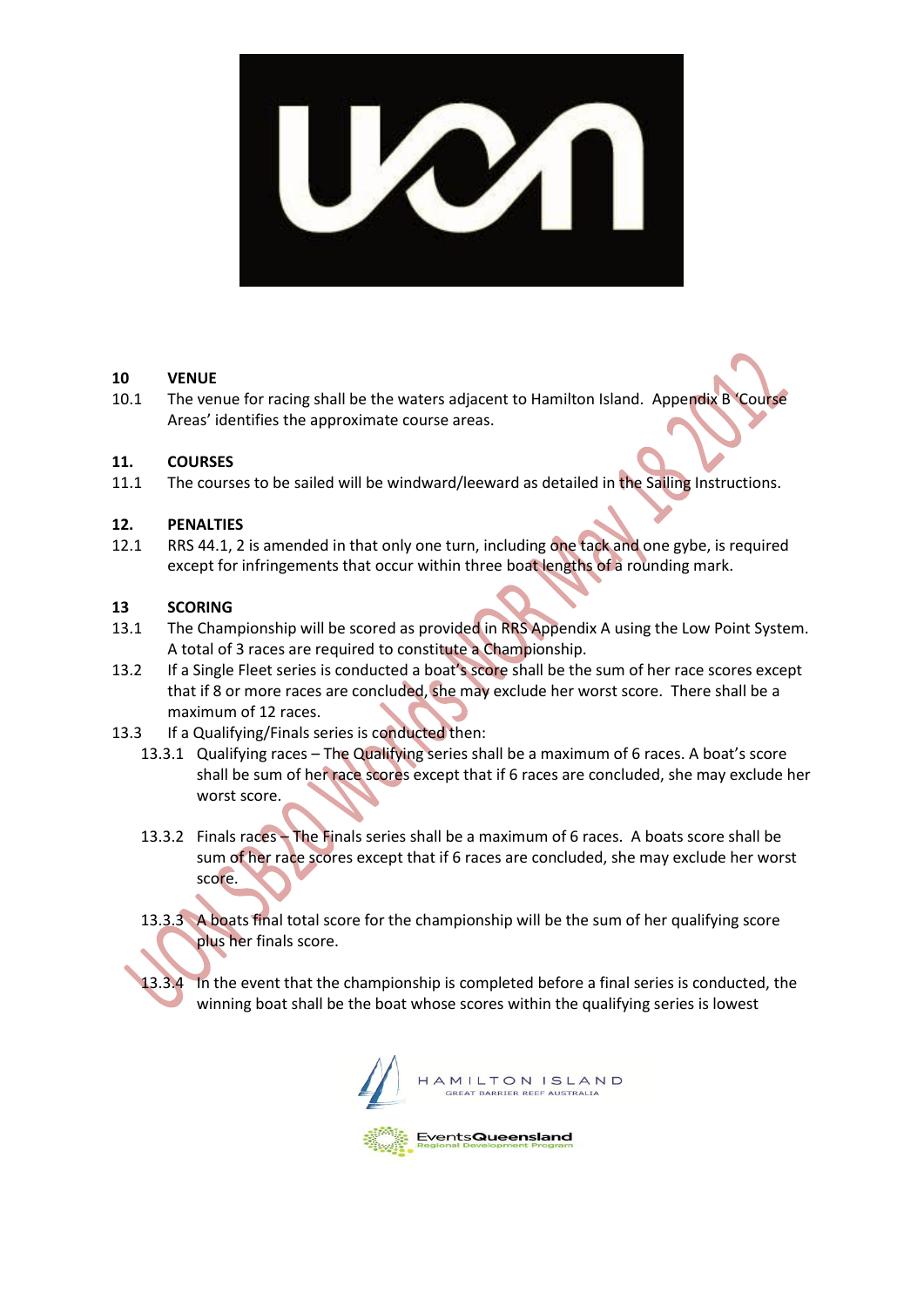

between the two qualifying fleets. In the event that two or more boats achieve the same score, the tie shall be broken in accordance with RRS Appendix A.

#### **14. SUPPORT BOATS**

- 14.1 Private Support/Coach. Teams wishing to use Support/Coach boats must complete the Support/Coach boat registration on the Event entry form. A registration fee of \$300.00 AUD per boat will be required. Boats will be issued with an event registration number, event flag and berthing details. One ticket to each of the Opening and Pool party functions shall be included in the registration fee (additional tickets may be purchased ). Boats must display the sail number and country flag of the SB20s they represent.
- 14.2 Only Official boats (identified by the OA flag) are permitted within the race zone (defined in the SI's ) from the warning signal of the first race of any day until the end of that days racing. Private Coach or support boats are excluded from zone during this time. They may attend the course and remain within an area downwind of the start line, and no closer than 100 metres from the start line - at all times whilst the races are in progress and between any races on that day. At the end of racing for the day (as signalled by the RC boat), they may approach the fleet/boats.
- 14.3 Team Support and Coach Boats should at all times conduct a listening watch on VHF channel 77. The RC will utilise this channel for communications. In the event of an emergency Support/Coach boats may be directed to provide assistance.

#### **15 SPECTATOR BOATS**

- 15.1 Official spectator and media boats will be identified and will be allowed to transit the zone. Private spectator boats must remain outside the zone at all times as per paragraph 14. SUPPORT Boats.
- 15.2 Spectator boats should at all times conduct a listening watch on VHF channel 77. The RC will utilise this channel for communications. In the event of an emergency Support/Coach boats may be directed to provide assistance.

#### **16. BERTHING**

16.1 Boats will be allocated berthing in floating marina berths. Berths will be shared by multiple boats. Boats shall use their assigned berths during the regatta. Berthing for SB20s will be provided as part of your entry fee.

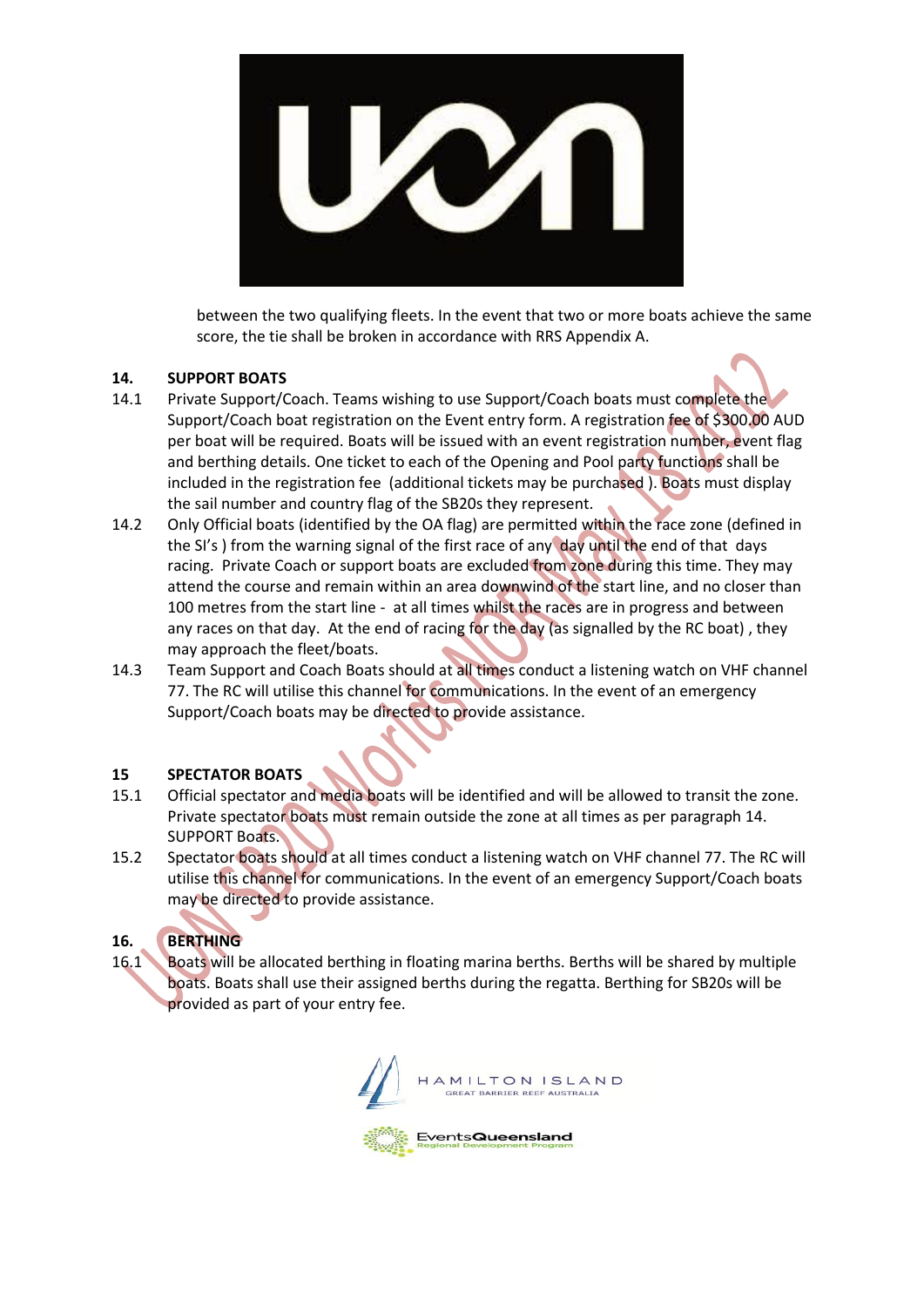JZ.

#### **17. HAUL OUTS**

- 17.1 All Boats must be in the water by 1700 hours on December 13, 2012 and remain in the water until after the last scheduled race is completed. Boats may not be hauled out during this period without the express written permission of the Jury.
- 17.2 The use of dive equipment to maintain the boats cleanliness is permitted. The use of commercial divers is permitted. The use of towel slings or such to clean the hull is permitted. Raising the keel and hauling the boat on to its side whilst still in the water, is permitted.

#### **18. RADIO COMMUNICATION**

18.1 Whilst racing - Except in emergency boats shall neither make nor receive radio communications not publicly available to all boats. This also applies to communications by mobile phone. The RC will broadcast information to all competitors on the designated VHF channel 77 and may also use the SMS service on mobile phones.

#### **19. PRIZES**

- 19.1 The World Champion team shall receive the SB20 World Championship Perpetual Trophy
- 19.2 The World Champion team and all teams to 10% of the overall entries place overall shall receive keeper trophies for all crew members.
- 19.3 Other trophies shall be at the discretion of the OA.

#### **20. DISCLAIMER OF LIABILITY**

20.1 Competitors participate in the regatta entirely at their own risk. See RRS 4 Decision t race. The OA will not accept any liability for material or personal injury or death sustained in conjunction with or prior to, during, or after the regatta.

#### **21. MEDIA RIGHTS**

21.1 The Media Rights belong exclusively to OA. By participating in this event a competitor automatically grants to the OA and its sponsors, the right in perpetuity to make, use and show from time to time at their discretion, any motion pictures and live, taped or filmed television and other reproductions of him or her during the period of the competition without compensation. The participants also undertake not to allow any act of reproduction,

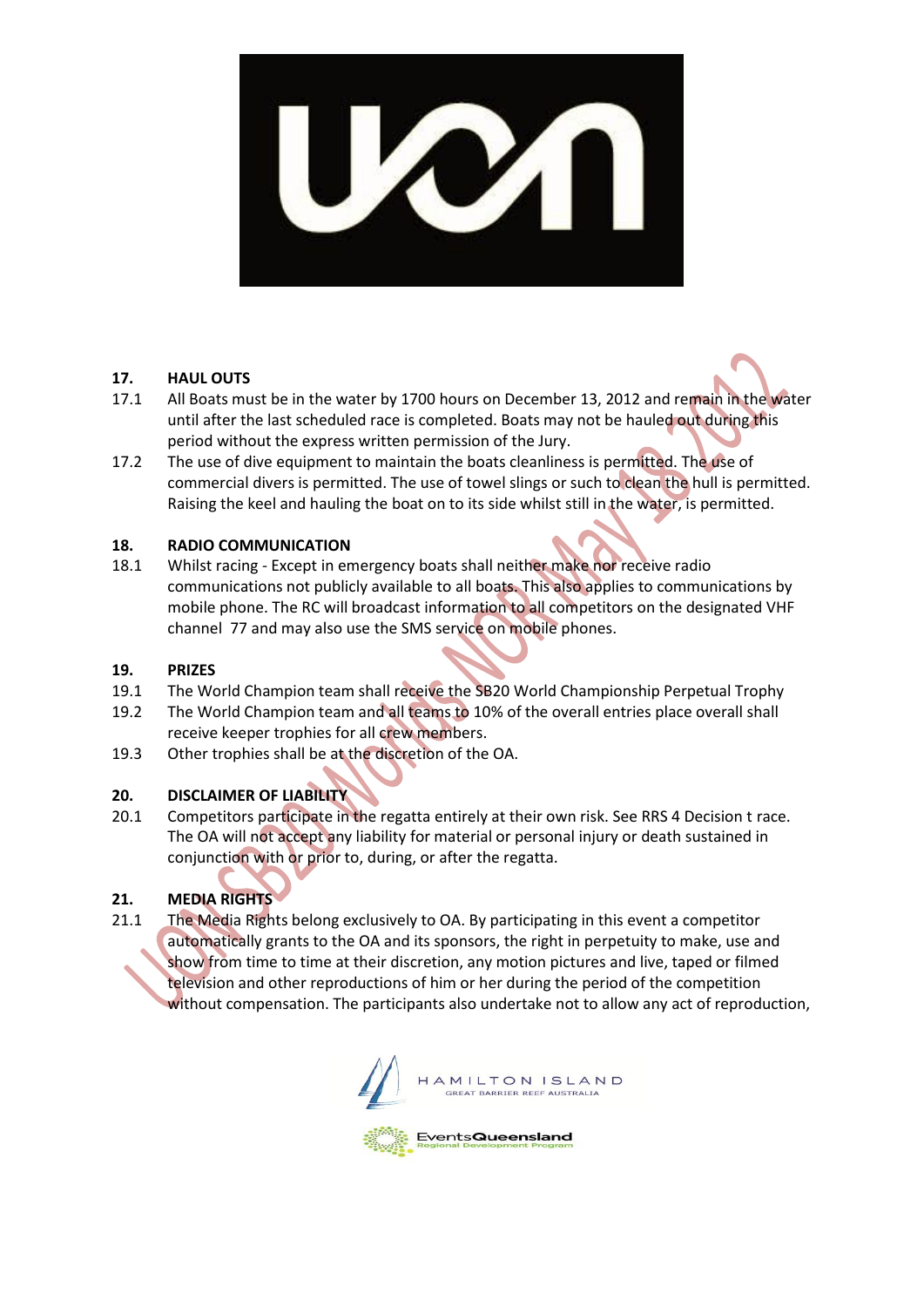

public communication or any distribution of images of the race, without the previous authorisation from the OA.

**APPENDIX "A"**

#### **SAFETY**

**The following Safety equipment shall be carried at all times**

- **3. 2 paddles**
- **4. 1 first aid kit**
- **5. A dedicated floating tow line of minimum diameter 8mm and minimum length 30m. Aramid fibre lines may not be used.**
- **6. VHF radio**
- **7. Floating torch with batteries.**
- **8. Sharp knife located in cockpit**
- **9. Basic Tools**



EventsQueensland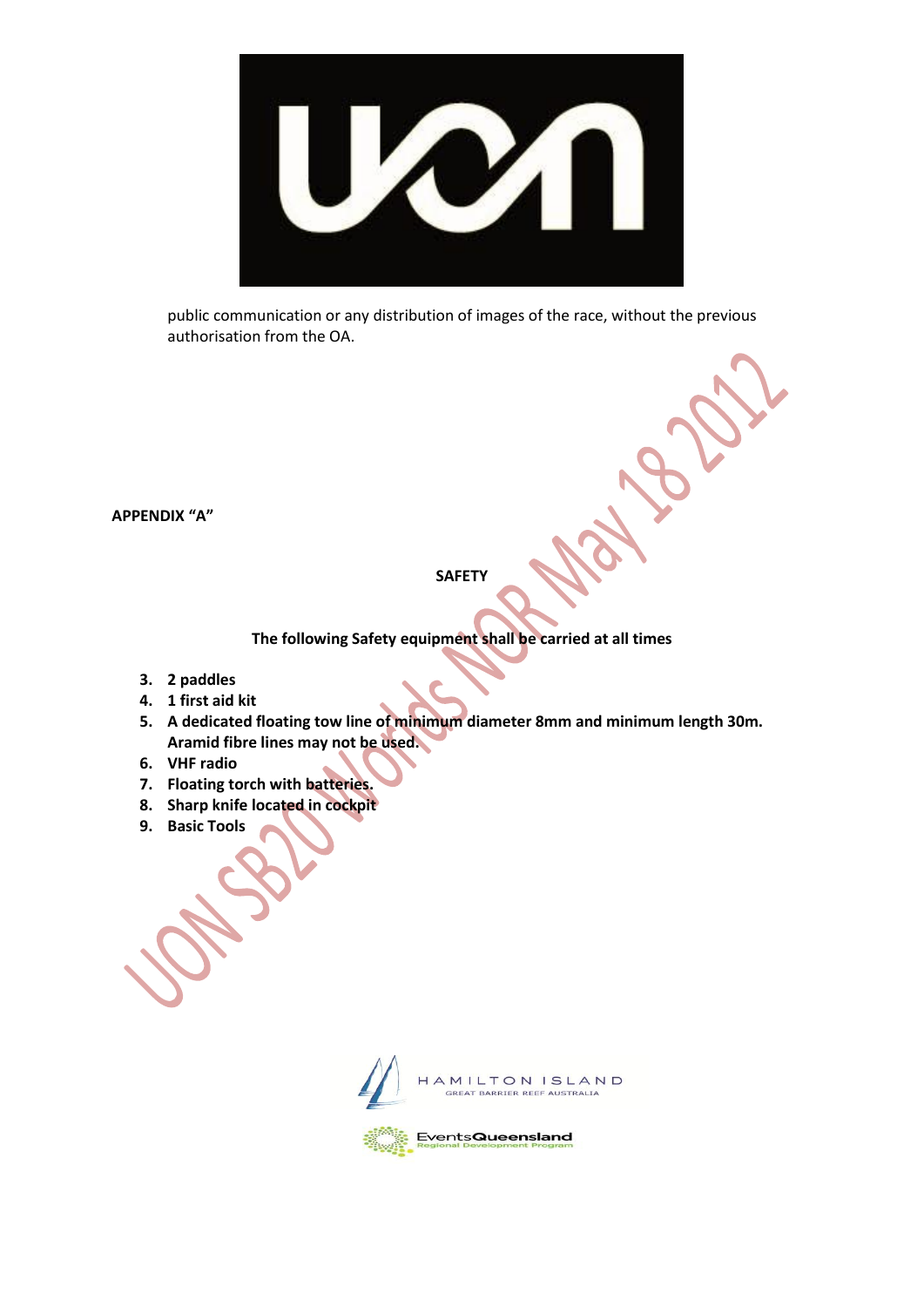

# **Social Program Details**

### **Opening Welcome Party**

*Tickets for entry included in your entry fee for sailing team members. To be held at the Hamilton Island Yacht Club on Wednesday 12 December at 1900 hrs. Additional tickets may be purchased at registration. Canapes and finger food provided. Entertainment provided. Dress : Island Casual.* 

*A full service Bar is provided (not included in ticket)*

### **Pool Party**

*Tickets for food content included in your entry fee for sailing team members. To be held at the main resort pool on Sunday 16 December at 1830 hours. Additional tickets may be purchased at registration. Entertainment provided. Dress : Pool party !!* 

*A full service Bar is provided (not included in ticket)*

### **Presentation Dinner**

*Tickets not included in entry fee. To be held in the Hamilton Island Ball Room , Thursday December 20 at 1930 hrs, this event will be the finale of the week. Full AV presentation and entertainment. Tickets are not included in the entry fee and are available for purchase at reaistration for \$58.00 per person. Your ticket includes your 3 course meal, entertainment and table service ( food ). A full service Bar is provided ( not included in ticket )*

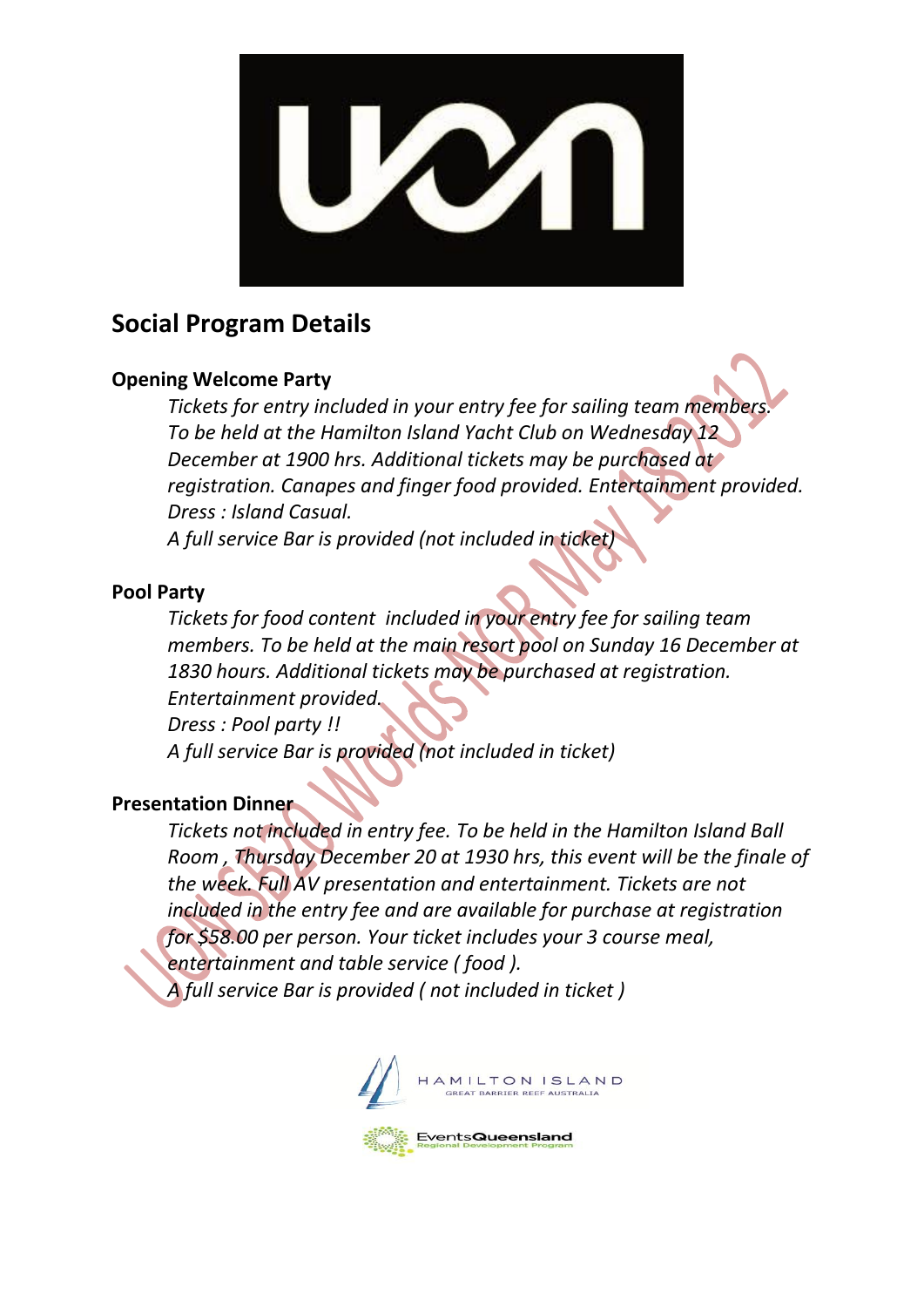**Appendix B – Course Areas**



H A M I L T O N I S L A N D<br>GREAT BARRIER REEF AUSTRALIA